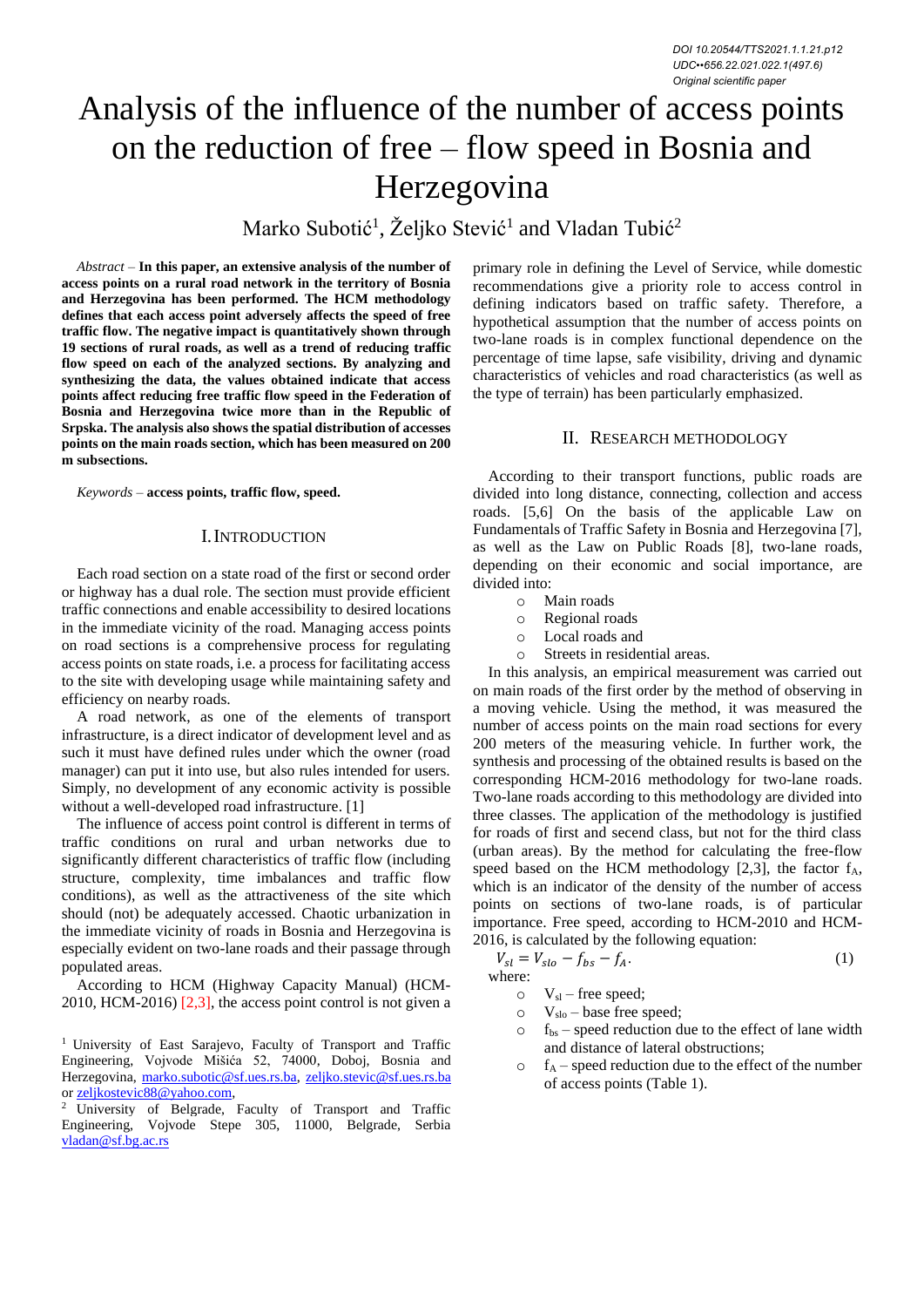TABLE I EFFECT OF NUMBER OF ACCESS POINTS ON FREE SPEED FA [3]

| Density of<br>access<br>points<br>(number of<br>access<br>points/mi) | Free speed<br>reduction<br>according to<br>HCM-2016<br>per mile/h | Density of<br>access points<br>(number of<br>access<br>points/km) | Free speed<br>reduction<br>according to<br>HCM-2016 |
|----------------------------------------------------------------------|-------------------------------------------------------------------|-------------------------------------------------------------------|-----------------------------------------------------|
|                                                                      |                                                                   | 0                                                                 | $0.0$ (km/h)                                        |
| 10                                                                   | 2.50                                                              | 16.09                                                             | $4.0$ (km/h)                                        |
| 20                                                                   | 5.00                                                              | 32.18                                                             | $8.0$ (km/h)                                        |
| 30                                                                   | 7.50                                                              | 48.27                                                             | $12.0$ (km/h)                                       |
| 40                                                                   | 10.00                                                             | 64.37                                                             | $16.0$ (km/h)                                       |

The previous table, profiled by HCM-2016, provides an elemental indication that each access point reduces free speed by 0.25 mi/h (0.4023 km/h). These results are obtained by analogy, where every 10 access points per mile reduce freeflow speed by  $2.5$  mi/h  $(4.023$  km/h). In HCM -  $2010$ , the effect of the number of access points is included in the analysis of capacity and service level of two-lane roads over the same factor f<sub>A</sub>, which defines that each access point reduces free speed by 0.417 km/h. [2,4] By applying the weighted access density using the HCM-2010 methodology, it yields better agreement between the values of the operating speed obtained by calculation and the real values recorded in the survey on the selected section of the two-lane road. The research has showed that the difference between the operating speed obtained by HCM and the real speed is 13.19 km/h, whereas if the weighted access density is introduced, the difference between the weighted operating speed and the actual operating speed is 1.72 km/h. [4]

It is also possible to make a realistic hypothetical assumption that the increased number of access points per kilometer of a road adversely affects continuous traffic flow, reduces free speed and increases conflicts between vehicles. This paper has adopted the methodology for determining the number of access points on two sections of road given in HCM-2016 [3], analyzing the reduction of free speed for given sections, according to the results obtained by empirical research on 19 road sections of a rural road network.

# III. RESULTS OF THE RESEARCH

This paper analyzes the number of access points on 19 sections of main roads of first order, 10 sections in the Republic of Srpska and 9 sections in the Federation of Bosnia and Herzegovina. In this research, an access point means any type of access to a main road, where it is possible to approach the road by motor vehicles. In addition, fuel supply terminals were counted as two approaches, and bus stops were considered as one access point. Each intersection of the roads of the same category was viewed as a single access point, which is a disadvantage of this research since the private road and the road of higher category were classified as the same access point.

 The results obtained show the number of access points per kilometer of the two-lane road and the number of access points along the left and right side of the two-lane road. Since the measuring vehicle measured every 200 m of the measuring section, the values of the number of access points on the left and right side were obtained by the data synthesis. Figure 1 shows the spatial distribution of the number of access points on the mountainous and, in Figure 2, the plain section, where a significant difference between the types of terrain is observed. It is also noticeable that there are significantly fewer access points in mountainous than plain observed area.



FIG 1. NUMBER OF ACCESS POINTS ON TWO-LINE ROAD SECTIONS IN MOUNTAINOUS TERRAIN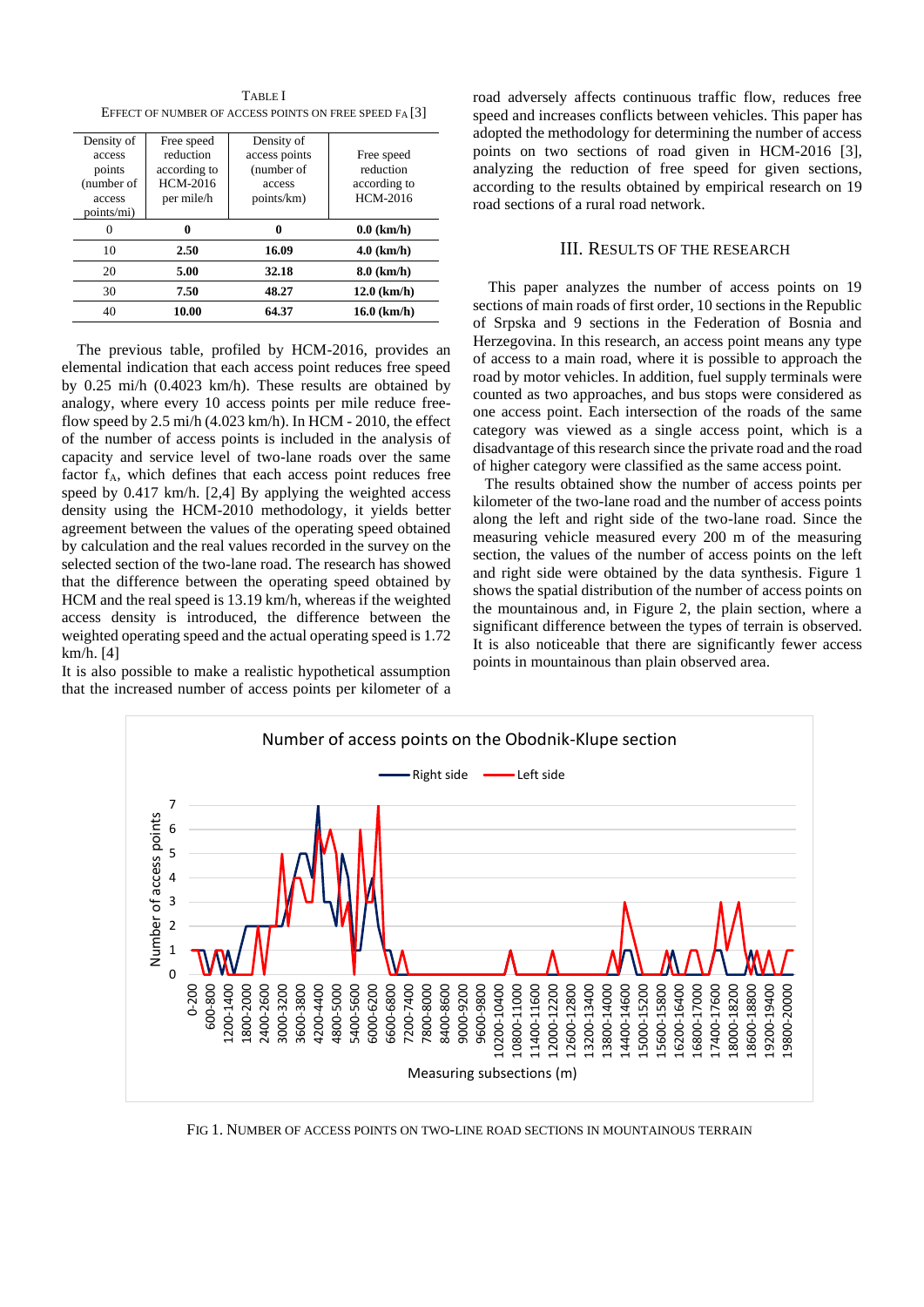

FIG 2. NUMBER OF ACCESS POINTS ON TWO-LINE ROAD SECTIONS IN PLAIN TERRAIN

Based on the distribution of access points given in Figure 1, the existing extremes reflect zones of residential areas with a frequent number of access points. Table 2 shows the number of access points by measuring subsections of 200 m, as well as the arithmetic mean of access points of the given sections. This number of access points per kilometer ranges from the extremely low number of 2.47 (Klašnice-Prnjavor) to the extremely high number of 51.63 (Jelah-Karuše).

| No.                                                                                         | Section                                   | Section<br>mark | Section<br>length (km) | $AMAP/200m-$<br>right side | <u>UL ACCEUD I UINTU ANNO THEIN EITECT UN DI EED NEDUCTIUN</u><br>$AMAP/200m-$<br>left side | AMAP/km | Road<br>classes<br>according<br>to HCM<br>2016 |
|---------------------------------------------------------------------------------------------|-------------------------------------------|-----------------|------------------------|----------------------------|---------------------------------------------------------------------------------------------|---------|------------------------------------------------|
| 1                                                                                           | Doboj Novi-Doboj<br>(Poljice)             | 110             | 1.469                  | 0.25                       | 0.88                                                                                        | 5.63    | <b>III</b> class                               |
| $\overline{2}$                                                                              | Doboj (Poljice)-<br>Border RS-FBiH        | 110             | 2.945                  | 1.00                       | 1.21                                                                                        | 11.07   | <b>III</b> class                               |
| 3                                                                                           | Doboj-Border RS-<br>FBiH (Karuše)         | 105             | 3.517                  | 0.67                       | 1.83                                                                                        | 12.50   | <b>III</b> class                               |
| $\overline{4}$                                                                              | Rudanka-Doboj                             | 105             | 7.405                  | 2.66                       | 4.42                                                                                        | 35.39   | <b>III</b> class                               |
| 5                                                                                           | Johovac-Rudanka                           | 105             | 6.854                  | 1.44                       | 2.38                                                                                        | 19.12   | <b>III</b> class                               |
| 6                                                                                           | Klupe-Teslić (Barići)                     | 110             | 16.734                 | 2.36                       | 1.90                                                                                        | 21.31   | <b>III</b> class                               |
| $\tau$                                                                                      | Obodnik-Klupe                             | 110             | 20.134                 | 0.84                       | 1.05                                                                                        | 9.46    | II class                                       |
| 8                                                                                           | Šešlije-Johovac                           | 105             | 4.701                  | 0.79                       | 1.21                                                                                        | 10.00   | II class                                       |
| 9                                                                                           | Teslić (Barići)-<br><b>Border RS-FBiH</b> | 110             | 6.646                  | 2.15                       | 1.97                                                                                        | 20.29   | <b>III</b> class                               |
| 10                                                                                          | Klašnice-Prnjavor                         | 106             | 35.855                 | 1.03                       | 1.44                                                                                        | 2.47    | <b>III</b> class                               |
| The mean value of the access points on given sections in the Republic of<br>14.72<br>Srpska |                                           |                 |                        |                            |                                                                                             |         |                                                |
| $\mathbf 1$                                                                                 | Donja Orahovica-<br>Lukavac               | 110             | 20.155                 | 1.66                       | 2.33                                                                                        | 19.95   | <b>III</b> class                               |
| $\overline{2}$                                                                              | Gračanica-Donja<br>Orahovica              | 110             | 6.89                   | 3.29                       | 5.14                                                                                        | 42.14   | <b>III</b> class                               |
| 3                                                                                           | Border RS-FBiH-<br>Gračanica              | 110             | 15.095                 | 3.16                       | 3.51                                                                                        | 33.36   | <b>III</b> class                               |

## ARITHMETIC MEAN OF THE NUMBER OF ACCESS POINTS AND THEIR EFFECT ON SPEED REDUCTION